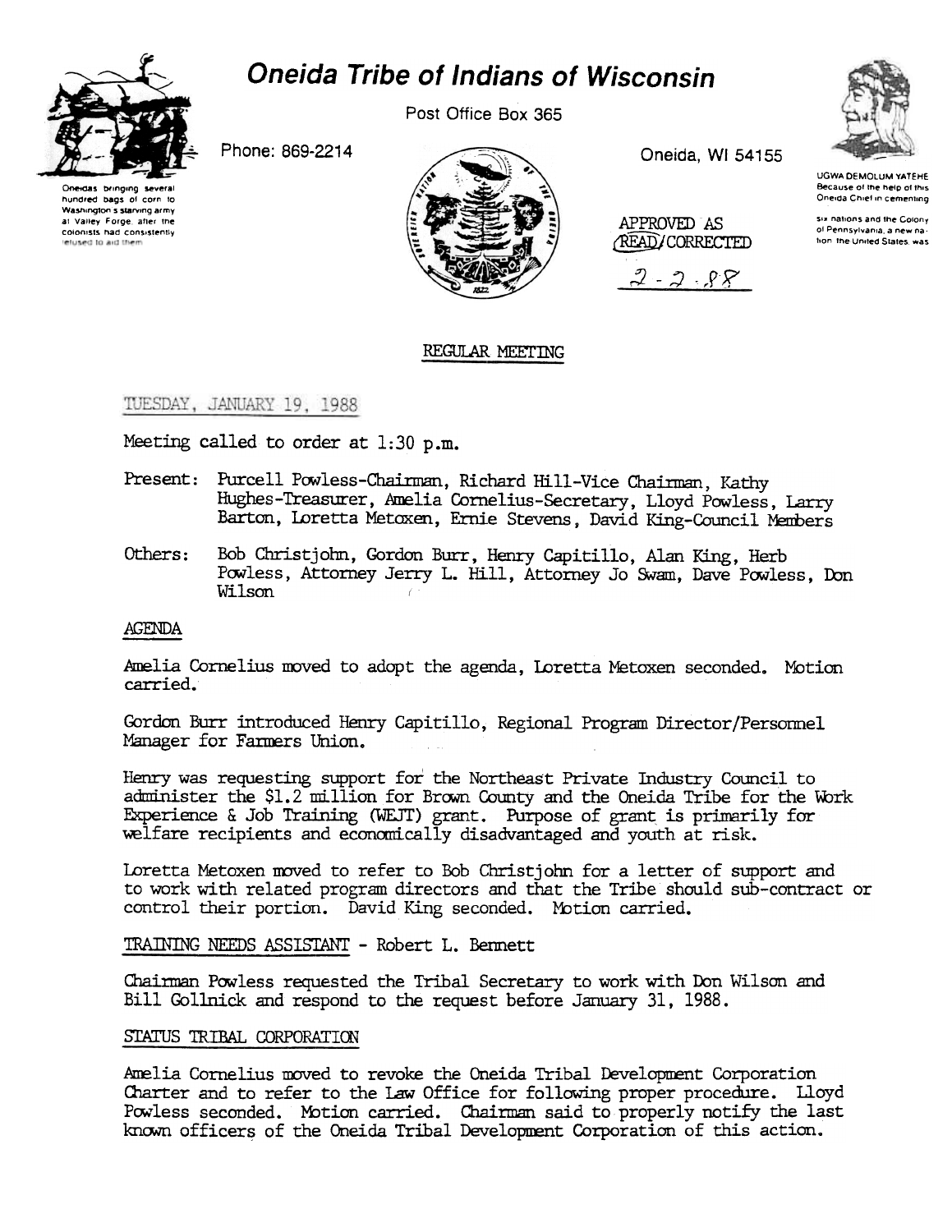ONEIDA TRIBE OF INDIANS OF WISCONSIN REGULAR MEETING - JANUARY 19, 1988 Page 2

RESOLUTION #1-19-88-A RE: UNREGULATED PILFERING OF INDIAN GRAVES IN KENTUCKY

WHEREAS, it has come to the attention of the Oneida Tribe that there have been acts of desecration of Indian burial sites near Uniontown, Kentucky, and

WHEREAS, the Oneida Tribe of Indians of Wisconsin is outraged and alarmed at the insensitivity and callous disregard for Indian remains, and

WHEREAS, the Oneida Tribe of Indians of Wisconsin is bitterly opposed to acts of grave robbing and pillaging of Indian burial sites for connercial purposes, and

WHEREAS, Indian people have traditionally upheld a high standard of respect and dignity for their deceased, and view these acts of desecration as barbarism and crimes against mankind.

NOW THEREFORE BE IT RESOLVED: that the Oneida Tribe of Indians of Wisconsin urges the Kentucky State legislatures to develop sanctions against unregulated pilfering by grave robbers, collectors and vandals of Indian burial sites.

BE IT FURTHER RESOLVED: that the Oneida Tribe of Indians of Wisconsin urges its Congressional Representatives to investigate this matter and assist in the development of a satisfactory solution to this horrendous atrocity.

Rick Hill moved to adopt Resolution #1-19-88-A, David King seconded. Motion carried.

## E & EE CONSTRUCTION JAN. 15, 1988 MEMO FROM DON WILSON

Lloyd Powless moved to approve the recommendations of the Construction Committee:

- $\mathbf{1}$ . The contract with Lifetime Structures be reinstated and they be allowed. to complete the job working from state approved plans and that inspection be done by Carl Rasmussen and Randy Jourdan. This limits any legal exposure. All present felt that Lifetime was capable of completing the job. Most felt that plans need not be developed by an architect although the Legal Department recommends that an architect be engaged.
- $2.$ The Construction Committee should develop formal policies and procedures so that there is a clear understanding of the roles and responsibilities of eadh of the entities inVolved, i.e., construction, enterprises, economic development, administration.
- 3. The chain of command got out of synch on the project to the extent that not everyone was informed of actions to be taken on this project. The Committee felt that the General Manager should take the responsibility see th not everyone was informed of actions to be taken on this project. The Committee felt that the General Manager should take the responsibility to see that this doesn't happen on future projects.

Amelia Cornelius seconded. Motion carried.

Ioretta Metoxen moved that the plans be reviewed by an independent architect, Amelia Cornelius seconded. Motion carried.